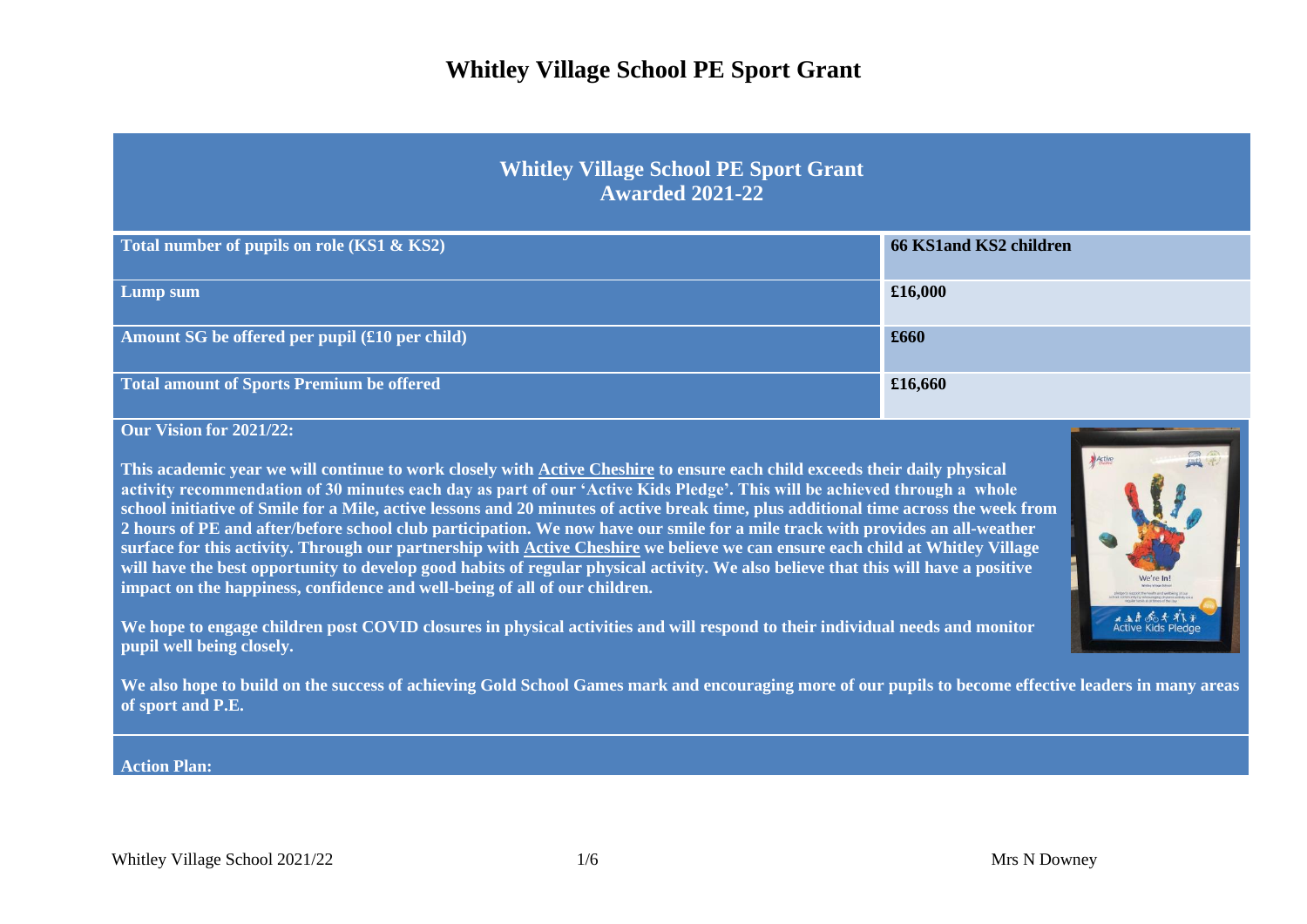**Due to the COVID-19 worldwide pandemic causing a 'part-closure' of school, many of the proposed plans did not happen in the previous academic year. These are highlighted in red. In addition to this, much of the funding was not spent, but can be allocated to additional provision this academic year.**

| <b>Objective One:</b>                                                                                                                                                                             | <b>Actions:</b>                                                                                                                                                                                                                                                                                                                                                                                                                                                                                                        | <b>Desired Outcome:</b>                                                                                                                                                                                                                                                                                                                                | Cost:                                                                                                                                                                                          | <b>Impact:</b> |
|---------------------------------------------------------------------------------------------------------------------------------------------------------------------------------------------------|------------------------------------------------------------------------------------------------------------------------------------------------------------------------------------------------------------------------------------------------------------------------------------------------------------------------------------------------------------------------------------------------------------------------------------------------------------------------------------------------------------------------|--------------------------------------------------------------------------------------------------------------------------------------------------------------------------------------------------------------------------------------------------------------------------------------------------------------------------------------------------------|------------------------------------------------------------------------------------------------------------------------------------------------------------------------------------------------|----------------|
| <b>Increase in</b><br>participation<br>rates in after<br>school clubs -<br><b>Ensure that at</b><br>least $35%$ of<br>children have<br>extra-curricular<br>sporting<br>opportunities<br>each week | Free after school clubs for all children<br>provided by coaches<br>Staff to offer free after school clubs<br>Extra-curricular sports provision to be<br>extended to more after school clubs<br>(fencing, Tri golf)<br>Children's attendance of clubs to be<br>tracked by PE SL to ensure that a range<br>of clubs are offered. Clubs to be offered<br>to engage children who have not come<br>to a club<br>Identify the least active and children and<br>provide with opportunities to engage in<br>physical activity. | Skills improved $-$ to be demonstrated<br>in PE lessons and success at<br>competitions.<br>Attendance at clubs increased<br>compared to 2020-2021<br>Engagement in competition increased<br>compared to 2020-2021 and better<br>performance at competitions.<br>35% + engage in extra-curricular sport<br>each week, 10% from non-active<br>population | Fencing club $-$ £200<br>Cost of mini bus hire if<br>larger teams attend.<br>£400<br>(Only once safe to do<br>so)<br>Football coach £720<br>for 12 week block x 3<br>£2160)                    |                |
| <b>Increase</b><br>participation and<br>success in<br>competitive school<br>$sports -$<br>participate in at<br>least 4 level 2<br>competitions (inc<br>$\overline{2 \text{ B/C}}$ teams)          | Full engagement with the Vale Royal<br><b>Schools Sports Partnership</b><br>Teacher/Teaching Assistants released to<br>attend competitions or prepare for them<br>Transportation to events (eg mini bus /<br>car) as needed<br>Long term plan of up and coming events<br>to be shared with staff.                                                                                                                                                                                                                      | Every child in KS2 enters an intra<br>and/or inter competition<br>School enters $8+$ inter competitions<br>School offers 4+ intra competitions<br>Take a B team to $2+$ events<br>Mini bus hired to transport children<br>when larger teams are needed.                                                                                                | £500 mini bus hire if<br>larger teams attend.<br>The costs of<br>competitions are<br>included in the VRSSP<br>membership.<br>Supply is covered by<br>HLTAs. Transport is<br>provided by staff. |                |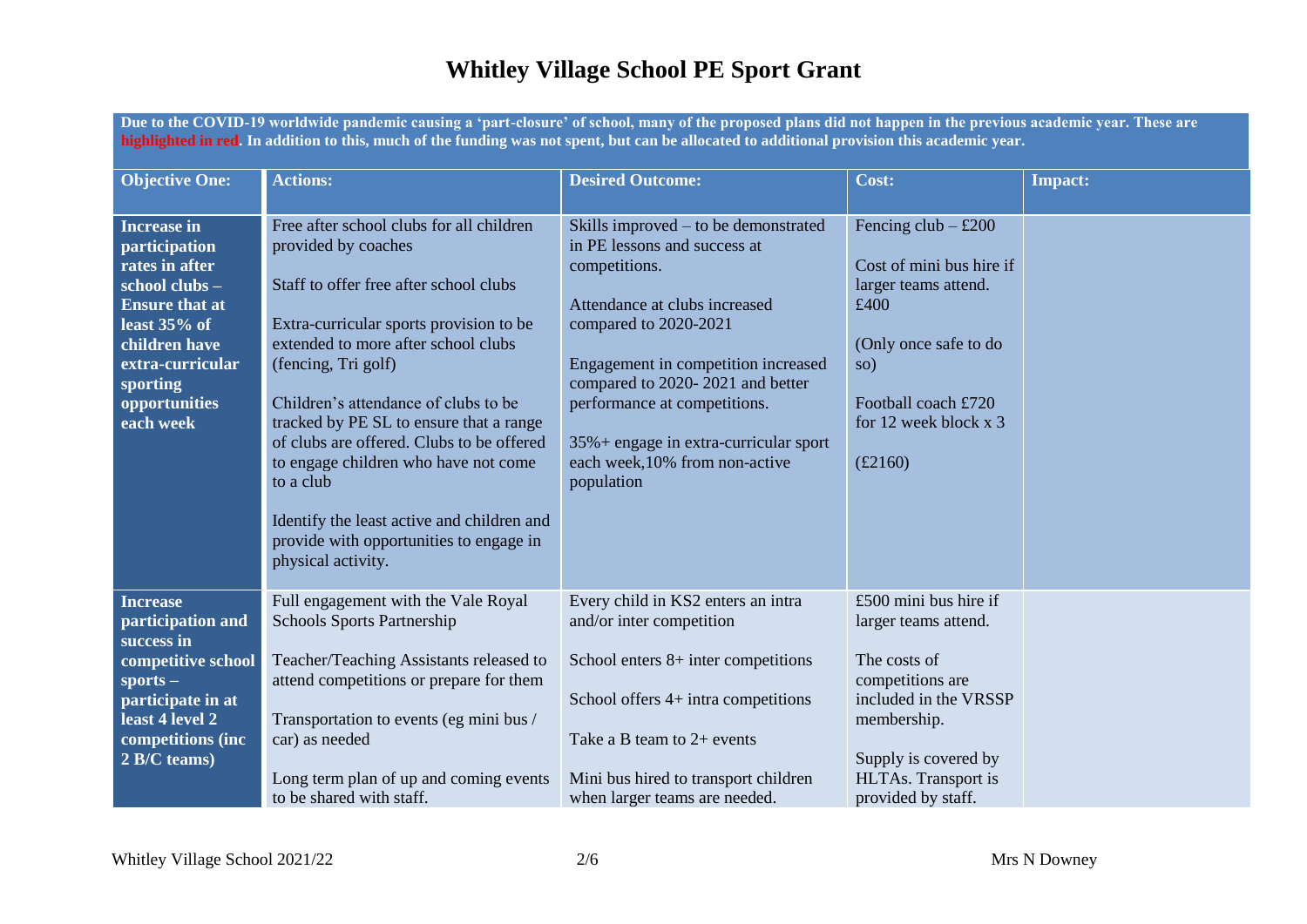|                                                                         |                                                                                                                                                                                                                                                                                                                                                                                    | School Sports Week to be attended by<br>children all from across the school.<br>Many of these events are also aimed at<br>less active children.                                                                                                                                                                                                                        | If extra competitions<br>are entered 2 days<br>supply may be<br>required.                                                                                           |  |
|-------------------------------------------------------------------------|------------------------------------------------------------------------------------------------------------------------------------------------------------------------------------------------------------------------------------------------------------------------------------------------------------------------------------------------------------------------------------|------------------------------------------------------------------------------------------------------------------------------------------------------------------------------------------------------------------------------------------------------------------------------------------------------------------------------------------------------------------------|---------------------------------------------------------------------------------------------------------------------------------------------------------------------|--|
| <b>Strengthen</b><br>subject<br>knowledge,<br>pedagogy, and<br>teaching | Specialist coaching in to co-deliver<br>lessons with each class teacher over a<br>half term<br>PE Teaching Resources (PE Hub)<br>New equipment ordered to improve<br>quality and range of PE lessons across<br>the school (including specialist PE<br>equipment for EYFS and SEND)<br>Implement in Ready, Set, Ride<br>programme                                                   | All PE teaching across the school is<br>consistently at least good<br>Teachers begin to lead more sessions<br>throughout the year, building to full<br>sessions<br>Staff audit to be completed to tailor<br>CPD around specific needs.<br>Involve TA's in the running of active<br>lessons and skill development.<br>Enrol more staff members onto Ready,<br>Set, Ride | Subscription to<br><b>VRSSP-£3579</b><br>including membership<br>to Youth Sport Trust.<br>Cost of subscription to<br>the P.E hub. £546                              |  |
| <b>Improve the</b><br>quality and range<br>of resources<br>available    | Audit and review the current situation<br>with resources.<br>Organisation of resources.<br>Consult with staff as to what our key<br>focus should be when ordering new<br>resources.<br>Ensure all children's needs are being<br>met and opportunities for differentiation<br>through equipment are available.<br>Consider the schools long term P.E plan<br>and order accordingly. | Children will participate in a broader<br>range of sports over the year.<br>Increased confidence to participate in<br>competitions.<br>Less active children to find a sport<br>which appeals to them.<br>Succeed when participating in<br>competitions, both inter and intra.                                                                                          | £3000 for resources<br>when needed.<br>ND to audit rolling<br>programme with<br>equipment currently in<br>school.<br>Pupil voice to engage<br>less active children. |  |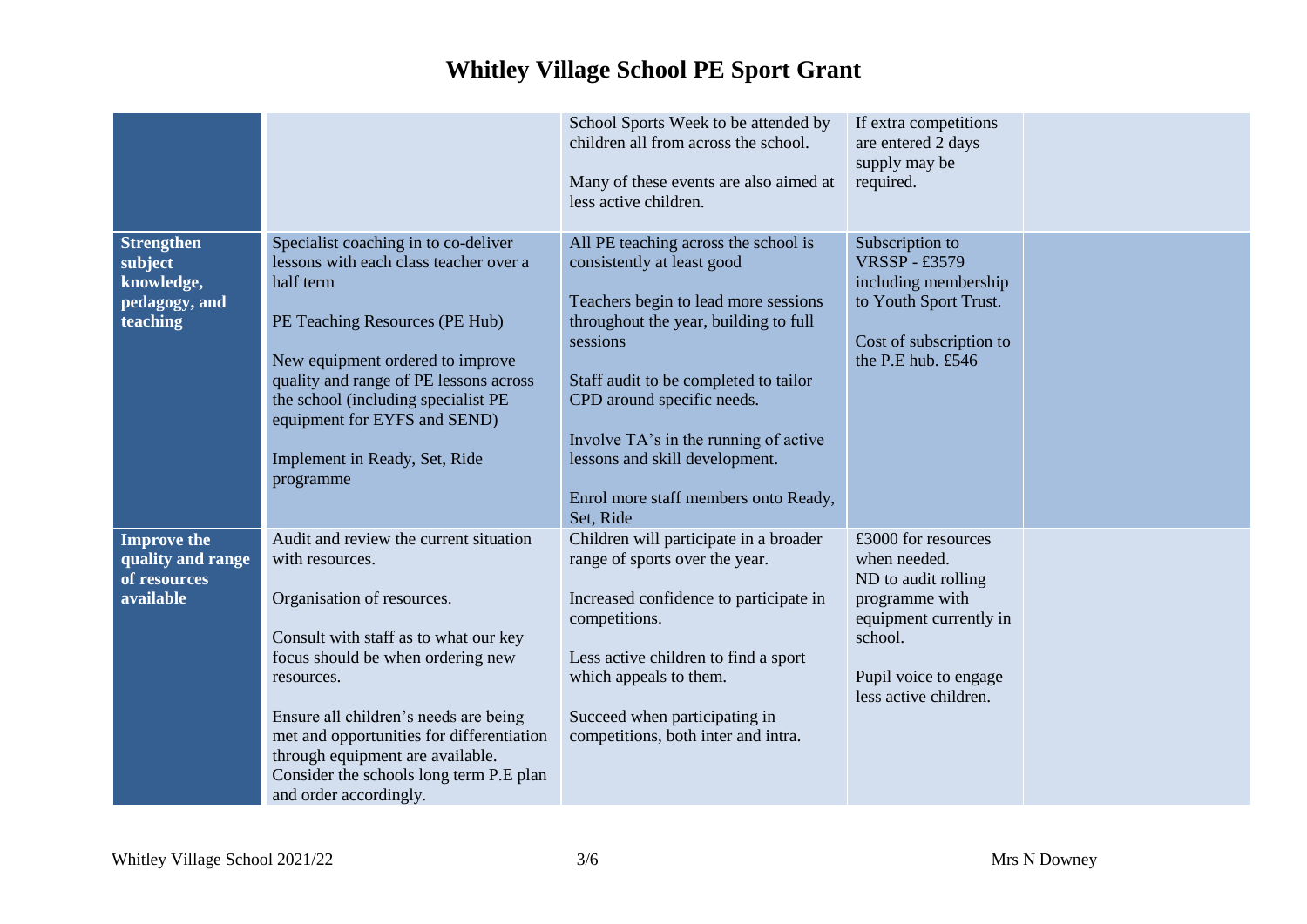| Develop young<br>leaders 'Sports<br>Crew' by<br>engaging at least<br>10% of children<br>in leading,<br>managing and<br>officiating school<br>games | Yr 6 young leaders to be trained by N<br>Downey (Subject Leader).<br>Yr 6 to engage class members to support<br>them in the running of sports activities.                                                                                                                                        | Develop the competence, confidence<br>and skills of young leaders.<br>Provide opportunity for additional<br>extra-curricular activities.<br>Y6 Sports Sports Crew to complete<br>training with ND<br>Children to organise competitions in<br>the summer term between classes.                                                                                                                                | Cost of membership to<br><b>VRSSP</b><br>Time for SL to<br>complete training with<br>children                                     |  |
|----------------------------------------------------------------------------------------------------------------------------------------------------|--------------------------------------------------------------------------------------------------------------------------------------------------------------------------------------------------------------------------------------------------------------------------------------------------|--------------------------------------------------------------------------------------------------------------------------------------------------------------------------------------------------------------------------------------------------------------------------------------------------------------------------------------------------------------------------------------------------------------|-----------------------------------------------------------------------------------------------------------------------------------|--|
| <b>Increase</b><br>children's<br>knowledge about<br>leading a healthy<br><b>life</b>                                                               | Staff and children to understand the<br>importance of a healthy lifestyle and<br>what this looks like both in and out of<br>school.<br>Improve outdoor areas to encourage all<br>children to engage in active playtimes.                                                                         | Staff meeting to emphasise the<br>importance of healthy lifestyle and this<br>will then filter down to children and<br>daily life and out of school.<br>Football club to include healthy<br>lifestyle and well being elements.<br>Staff to use the recommended active<br>online activities.<br>Plan with Active Cheshire will<br>incorporate work to promote active<br>lifestyles. Engagement with families. | 5 a day fitness is<br>included in our<br><b>VRSSP</b> subscription<br>Other online active<br>lessons are free of<br>charge.       |  |
| <b>Broaden the</b><br>experiences of<br>children at<br><b>Whitley Village</b><br><b>School</b>                                                     | Children to enter a wider range of<br>sporting events. Orienteering, diamond<br>cricket, tri-golf, OAA, balance festivals<br>All children to be given opportunities to<br>participate in a range of sports in which<br>they can access and chance to succeed<br>no matter their level of ability | Liaise with the VRSSP to specify<br>events which are for less active/B<br>teams/SEND children<br>Children to attend yoga class once<br>every half term<br>Staff to be trained in how to                                                                                                                                                                                                                      | Events organised<br>though our<br>subscription to<br>VRSSP.<br>Yoga half termly<br>sessions-£400<br>(resume once safe to<br>do so |  |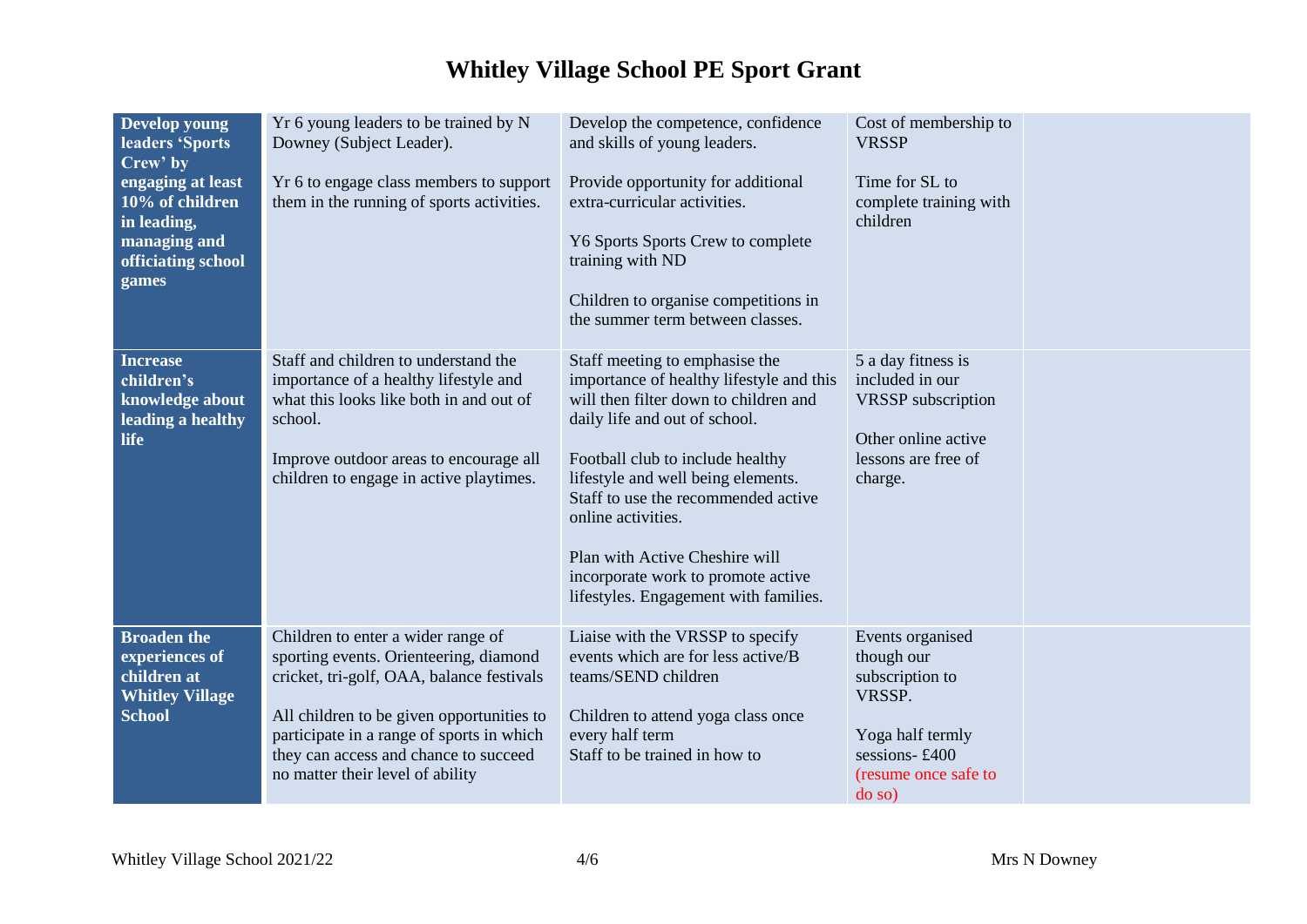|                                                                                                                                                                                                                                                                                                                                 | As part of wellbeing, children to have<br>access to yoga classes<br>Children to extended their learning of<br>sport and P.E beyond the school | A PE curriculum which is designed to<br>engage all learners and ensure they<br>have the skills and confidence to take<br>part in a wide range of activities<br>Children to attend clubs during half<br>term holidays. These to appeal to our<br>less able, highly skilled and leadership<br>team.<br>We invite children with SEND to<br>attend the Vale Royal School Sport<br>Partnership TOTALSport club which<br>brings together children with similar<br>disabilities and focuses on Paralympic<br>and adapted sports.                                                                                          |                                                                                                                                                                                                                                                                                              |                        |
|---------------------------------------------------------------------------------------------------------------------------------------------------------------------------------------------------------------------------------------------------------------------------------------------------------------------------------|-----------------------------------------------------------------------------------------------------------------------------------------------|--------------------------------------------------------------------------------------------------------------------------------------------------------------------------------------------------------------------------------------------------------------------------------------------------------------------------------------------------------------------------------------------------------------------------------------------------------------------------------------------------------------------------------------------------------------------------------------------------------------------|----------------------------------------------------------------------------------------------------------------------------------------------------------------------------------------------------------------------------------------------------------------------------------------------|------------------------|
| <b>Improve the</b><br>engagement of all<br>pupils in regular<br>physical activity -<br>the Chief Medical<br><b>Officer guidelines</b><br>recommend that<br>all children and<br>young people<br>aged 5 to 18<br>engage in at least<br>60 minutes of<br>physical activity a<br>day, of which 30<br>minutes should be<br>in school | Engage and plan with Active Cheshire.<br>Working with VRSSP                                                                                   | We have received training regarding<br>the recommended 60 active minutes<br>from Youth Sport Trust & Vale Royal<br>School Sport Partnership.<br>ND to the Active School Planner to<br>create Heatmaps covering all classes<br>and a range of target groups (including<br>the least active, gender groups,<br>disadvantaged etc). The patterns of<br>behaviour shown by the Heatmaps are<br>used to inform our routines.<br>We are using 5-a-day fitness to provide<br>children with a fun way to be active, to<br>provide active breaks across the<br>timetable or to bring focus to groups<br>during lesson times | Membership cost to<br><b>Active Cheshire:</b><br>£1500 for 5 full days<br>in school working in<br>areas identified as<br>needing development.<br>Outdoor apparatus to<br>be updated. (Quotes to<br>follow once full P.E<br>programme has<br>resumed)<br>New break time<br>equipment<br>£1000 | Current quote at £3629 |